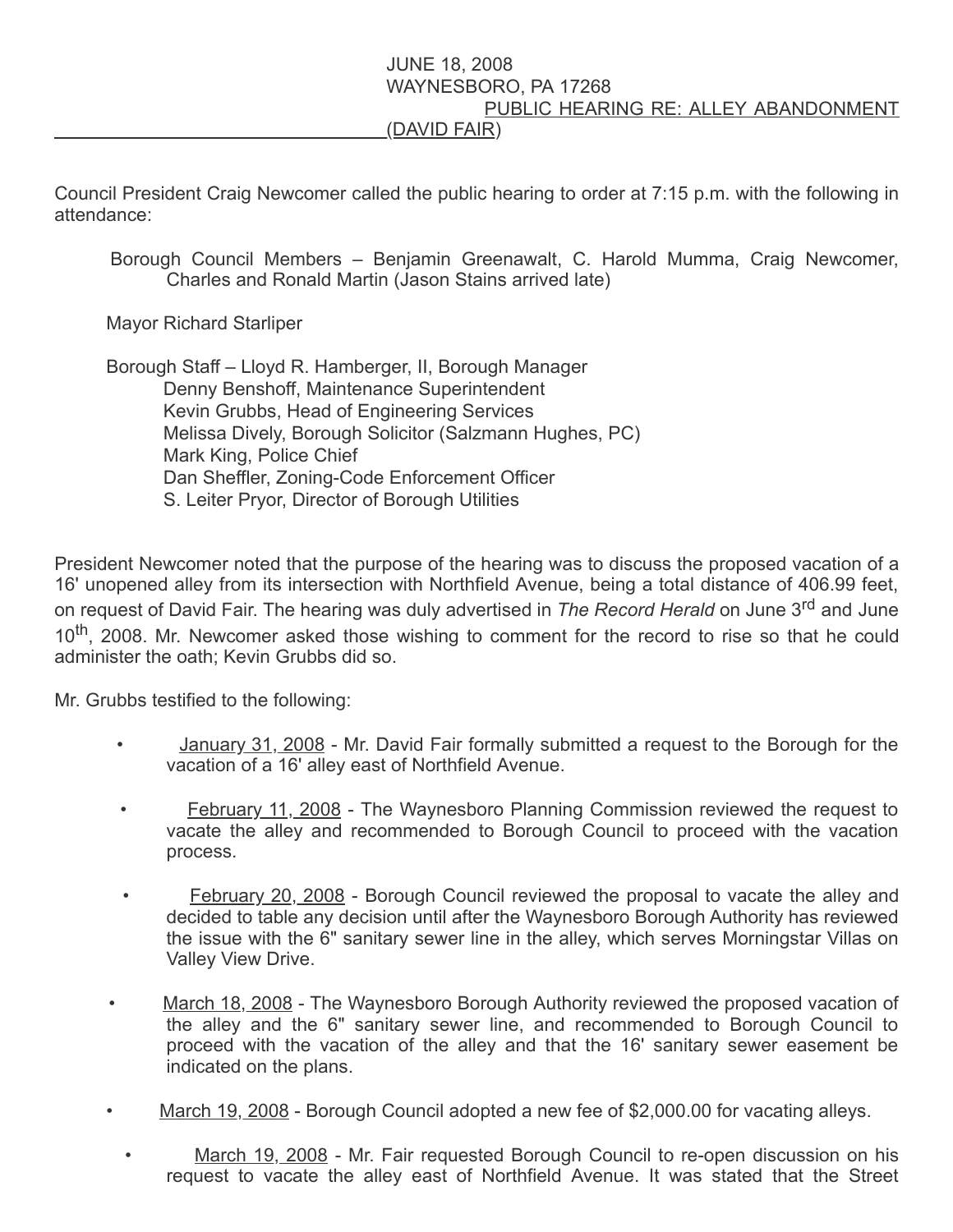Committee would be reviewing this request at the April 2, 2008 meeting. A motion was made (and passed) to table this until the matter could be researched more fully, but the new fee should be waived.

- April 2, 2008 Mr. Fair was directed by the Street Committee to provide a surveyor's drawing to Council and his attorney is to provide a letter regarding who has interest in the alley to the Borough Solicitor. It was stated that this matter could not move further until this information has been received. Mrs. Dively noted that she has received the information regarding the property owners and would research the matter.
- April 16, 2008 Borough Council requested that Mr. Fair provide the Borough with the appropriate drawings by May 21, 2008 and the fee of \$2,000.00 would be waived.
- April 29, 2008 Received drawings to vacate the alley from Mr. Bard of All-Land Services.
- May 13, 2008 The Borough Solicitor reviewed and approved the ordinance.
	- May 14, 2008 Delivered a copy of the ordinance to the Franklin County Planning Commission for review.
- May 21, 2008 Borough Council reviewed ordinance and approved the public hearing to be scheduled for June 18, 2008 at 7:15 p.m.
- May 22, 2008 Received notification from the Franklin County Planning Commission on their review and offered no comment.
- June 3, 2008 Posted copy of legal notice for advertisement of ordinance in lobby of Borough Hall. Ordinance was advertised in The Record Herald newspaper.
- June 6, 2008 Certified mailings sent to all property owners and residents adjacent to the alley to be vacated and along the west side of Northfield Avenue. Posted perimeter of alley with "Notice of Public Hearing".
- June 10, 2008 Second and final advertisement of ordinance in The Record Herald newspaper.
- June 12, 2008 Received proof of publication for advertisement of ordinance from The Record Herald newspaper.

Councilman Martin asked about the procedure to be followed by the landowners who are each entitled to the land adjacent to them. Solicitor Dively commented that the legal effect of this vacation would be that each adjoining owner would own halfway into the alley. It would be their responsibility (if they so desire) to file a quit-claim deed for real estate title purposes.

Aletha Baer, 326 Northfield Avenue - Ms. Baer requested to speak. President Newcomer then administered the oath to her and asked for her comment. She noted that she came home one day (year ago) and discovered that trees had been planted in the alley. Even though Borough representatives had informed her that the trees should be removed, they weren't. Branches from the trees now hang over her property, and she asked why Mr. Morningstar had had the right to plant them there. Ms. Baer was informed that she has the right to trim the trees which overhang her property. President Newcomer stated that he can't answer that question, as this action was taken prior to his being elected to Council. Councilmen McCammon was aware of the situation (having been a former